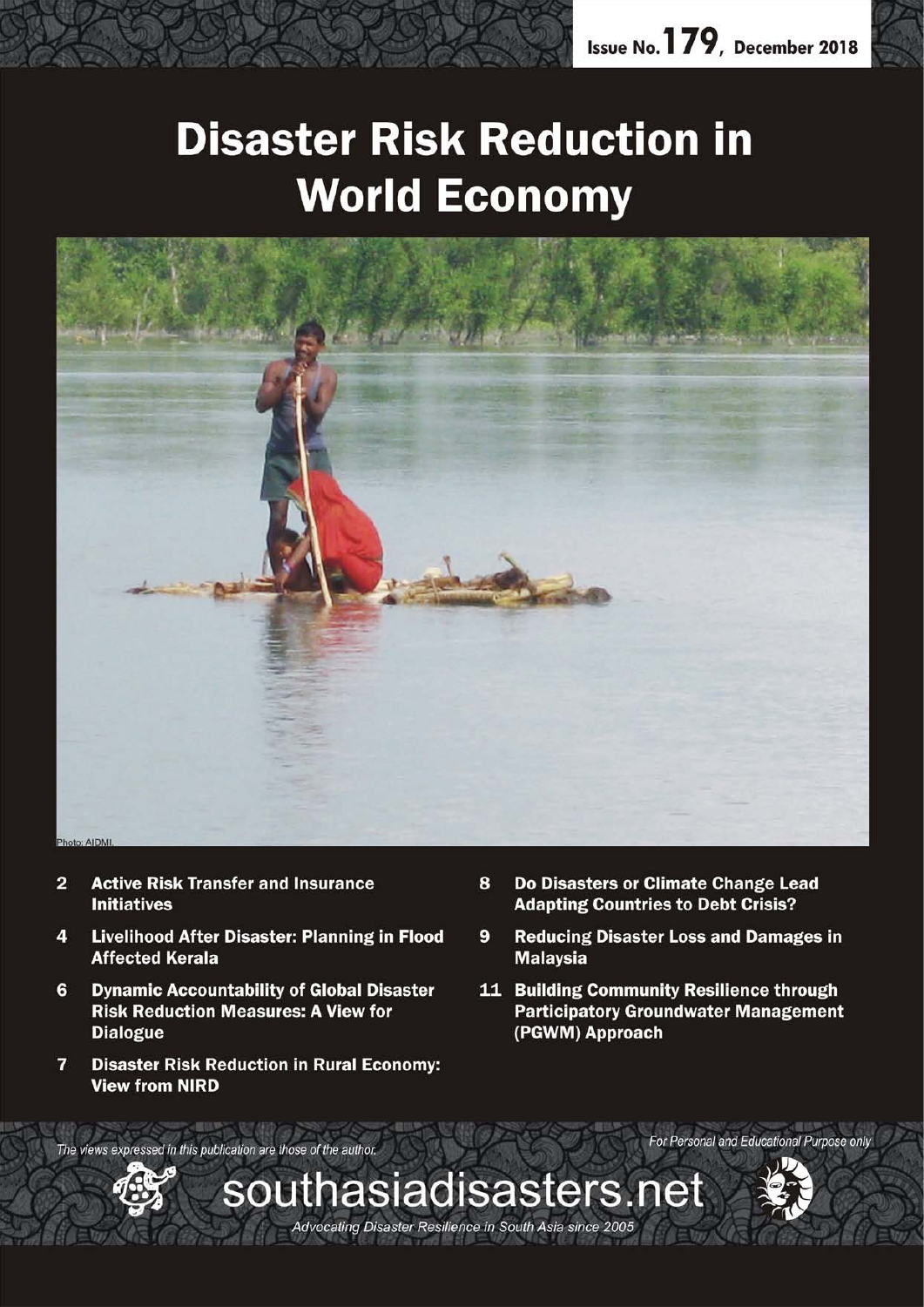### ABOUT THIS ISSUE

It is a well-established fact that<br>disasters and extreme events disasters and extreme events ravage assets and disrupt livelihoods causing widespread loss and damage to the world economy. According to SwissRe, natural and man-made disasters caused US \$ 306 billion of economic damage across the world in 2017. These disasters not only destroy tangible assets like buildings and equipment but also human capital to substantially reduce production capacity and efficiency. Consequently, it is important to invest in disaster risk reduction activities to mitigate the impact of disasters and extreme events on the global economic system.

This issue of Southasiadisasters.net is titled *'Disaster Risk Reduction in World Economy'* and focuses on the important theme of loss and damage incurred by assets due to disasters. This issue also provides a compendium of best practices and initiatives such as countrywide risk transfer programmes that provide a coping mechanism to the respective economies when faced with massive loss and damage from disasters. Another interesting theme explored in this issue is the unfair structure of climate finance that can potentially keep developing countries in a perpetual debt trap.

Increasing levels of globalization also imply greater risks for globalized supply chains. An extreme event in one part of the world can disrupt an entire global value chain causing a crisis in another part of the world. The onus is now on world leaders to take up resilience building measures for protecting the world economy from the onslaught of repeated disasters.

**– Kshitij Gupta**

### INTRODUCTION

## Active Risk Transfer and Insurance Initiatives

The world economy faces economic shocks caused by floods, drought, cyclone, and other disasters repeatedly. The loss and damage caused by these disasters is constantly increasing and becoming more severe. The severest impact is on the poor, and among them the women. So how best to protect these women, the poor, the citizens of disaster affected countries? One way to do so is to pool the risk and transfer it with insurance and mitigation measures. And risk transfer or insurance is not on the agenda of many disaster vulnerable countries. The following is a list of some current risk transfer and insurance initiatives to reflect in terms of what can make world economy safer from disaster risks?

**5wiss SECO for South East and Central Europe Catastrophe Risk Insurance Facility1:** The objective of the Swiss Seco for South East and Central Europe Catastrophe Risk Insurance Facility Trust Fund Project is to help provide a better mechanism for dealing with catastrophic risks in the Southeast and Central Europe region by supporting the establishment of the Catastrophe Risk Insurance Facility (CRIF), which will aim at increasing the number of individuals and small and medium enterprises insured by the private insurance market for catastrophic risks in the said region. The additional technical preparatory work is required for the launch of innovative catastrophe insurance products in the four countries of Southeast Europe (Serbia,

Macedonia, Albania, Bosnia and Herzegovina) currently covered by the grant, which may include Montenegro at a later stage. The main elements of this work include development of risk models for weather-related hazards, regulatory work in support of new products, and acquisition of weather data and weather stations.

- **2. Nicaragua Catastrophe Risk Insurance Project2:** The Honduras and Nicaragua Catastrophe Risk Insurance Project for Central America objective is to enable the access of Honduras and Nicaragua to efficient sovereign risk insurance associated with tropical cyclones, earthquakes, and or excess rainfall. This will be achieved by financing the entrance fee and insurance premium for Honduras for seven years and Nicaragua for four years in a regional initiative linking current Caribbean Community (CARICOM) members of the Caribbean Catastrophe Risk Insurance Facility (CCRIF) together with Council of Ministers of Finance of Central America and the Dominican Republic (COSEFIN) countries. To extend the timeline of the proposed Project, individual countries may choose to pay a portion of the annual premium, thereby allowing remaining project finance to be used towards additional years of insurance premium payments. The project consists of two components: (1) payment of the entrance fee to the CCRIF for Honduras and Nicaragua,
- 1 http://projects.worldbank.org/P117069/swiss-seco-south-east-central-europecatastrophe-risk-insurance-facility?lang=en
- 2 http://projects.worldbank.org/P149895?lang=en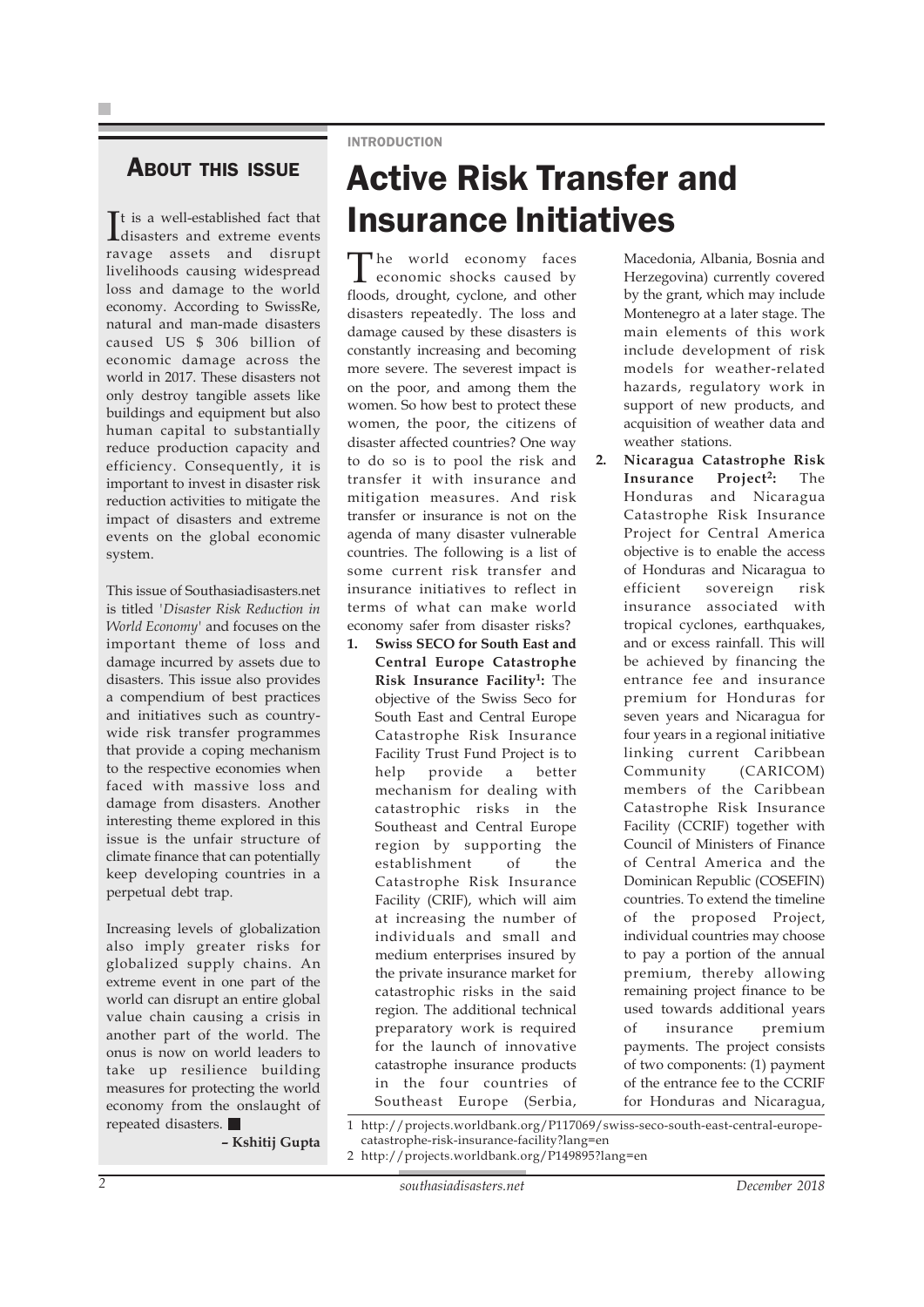this component is to assist Honduras and Nicaragua to join the CCRIF by financing their entrance fees; and (2) payment of annual insurance premium to the CCRIF for Honduras and Nicaragua, this component is to assist Honduras and Nicaragua to purchase the catastrophe insurance coverage offered by the CCRIF for seven years for Honduras and four years for Nicaragua.

**3. Central America and Caribbean Catastrophe Risk Insurance Project3:** The objective of the Central America and Caribbean Catastrophe Risk Insurance Project for Latin America is to improve affordability of high quality sovereign catastrophe risk transfer associated with earthquakes and climate-related events for CCRIF Participating Countries. There are three components to the project, the first component being finance parametric earthquake risk insurance for Council of Ministers of Finance of Central America and the Dominican Republic (COSEFIN) Participating Countries. This component will finance the following activities (until donor contributions to part one of Recipient-Executed activities of the MDTF have been exhausted): (a) payment of Reinsurance Premia and/or Swap Premia to cover part of the earthquake risk of COSEFIN participating countries insured by the recipient; and, (b) payment to COSEFIN Participating Countries of Insurance Payouts not covered by the reinsurance in the event an earthquake occurs, and such occurrence constitutes an Insured Event. The second component is the finance parametric climate risk insurance for COSEFIN participating countries. Component two will enable the CCRIF to provide tropical

cyclone (hazards related to wind speed and storm surge) and/or excess rainfall coverage to COSEFIN members as a measure to adapt to climate change. Finally, the third component is the finance parametric climate risk insurance for Caribbean Community (CARICOM) participating countries. Component three will enable the CCRIF to provide excess rainfall coverage to CARICOM member countries as a measure to better adapt to climate change.

**4. Kazakhstan: Southeast Europe and Central Asia Catastrophe Risk Insurance Facility4:** The development objective of the Southeast Europe and Central Asia (SEECA) Catastrophe Risk Insurance Facility (CRIF) Project for Kazakhstan is to assist Kazakhstan with developing a modern catastrophe insurance market infrastructure that will support the launch of affordable, innovative catastrophe insurance products covering the risks of weather extremes. The project component, SEECA CRIF is a catastrophe and weatherrisk insurance program to address the problem of undeveloped catastrophe insurance markets in participating countries. Europa Reinsurance Facility Limited (Europa Re), a governmentowned catastrophe reinsurance company incorporated under Swiss Law, will act as the implementation agency. In the case of the SEECA CRIF program for Kazakhstan, the project funding of United States (U.S.) 5.0 million dollars will be used for procuring insurance services and systems that will: (i) pave the way for the successful launch of innovative

compulsory and optional climate insurance products developed under the program for local insurance companies; and (ii) support the development of a sustainable insurance framework for the agricultural sector through development of innovative insurance solutions and modern technologies.

**5. Bangladesh Insurance Sector Development Project5:** The development objective of the Insurance Sector Development Project for Bangladesh is to strengthen the institutional capacity of the regulator and state owned insurance corporations and increase the coverage of insurance in Bangladesh. The project comprises of three components. The first component aims at strengthening the capacity of insurance development and regulatory authority (IDRA) to regulate and supervise the insurance as well as the reinsurance markets with the support of Bangladesh Insurance Academy (BIA). It consists of two sub-components: (i) strengthening the capacity of the regulator IDRA; and (ii) strengthening the capacity of BIA. The second component, modernization, strengthening, and increasing the efficiency of the state-owned insurance corporation's objective is to assist the two state-owned insurance corporations, Jiban Bima Corporation (JBC) and Shadharan Bima Corporation (SBC) improve their systems and business practices. The third component, project implementation, management, and monitoring will help develop a strong monitoring and evaluation (M and E) system to be used by the project

3 http://projects.worldbank.org/P149670?lang=en 4 http://projects.worldbank.org/P152230?lang=en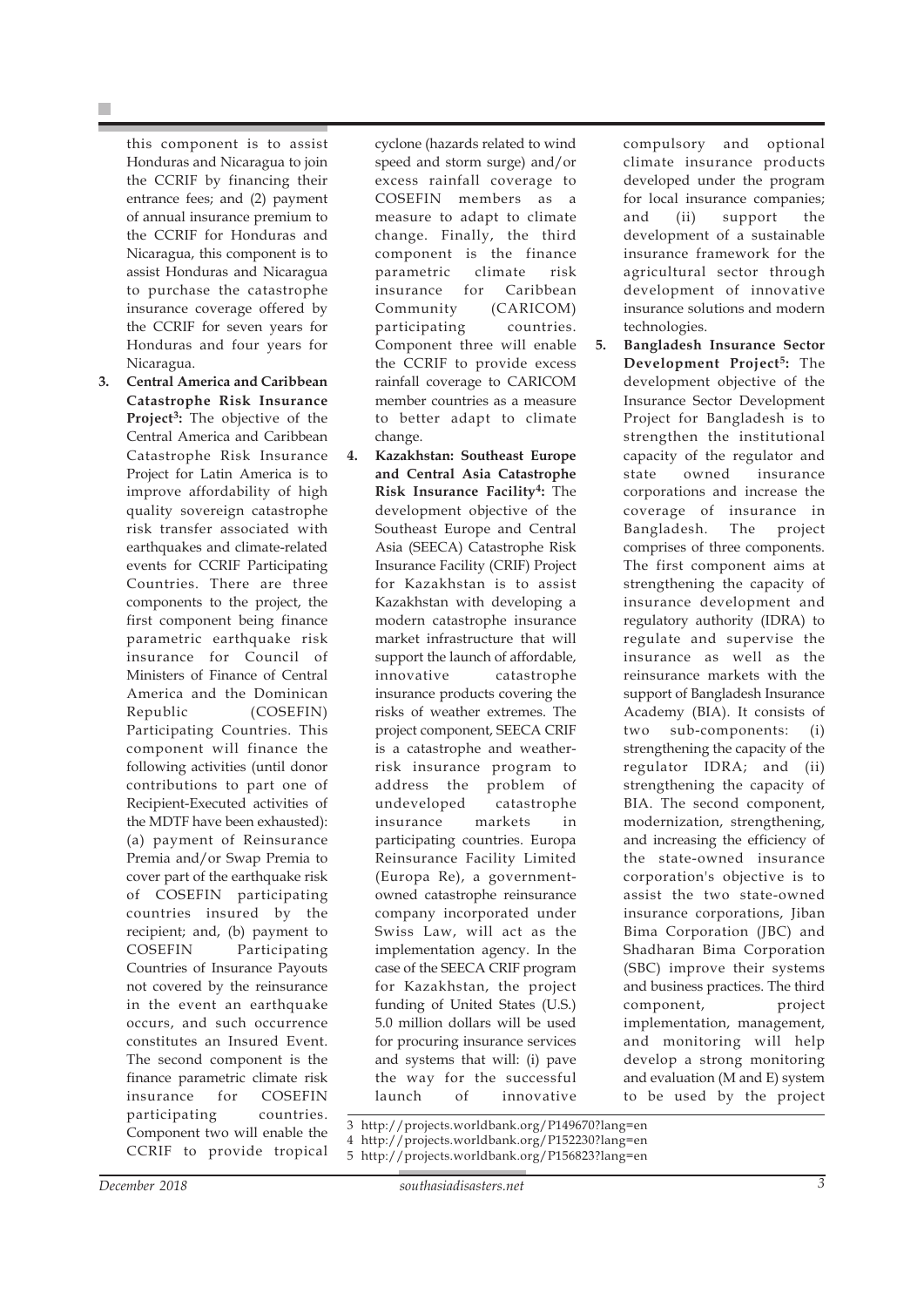implementation unit (PIU) at IDRA and other stakeholders to assess progress on implementation.

**6. Philippines Launches Innovative Insurance Program to Boost Natural Disaster Risk Management6:** A new catastrophe risk insurance program to help the Philippines better respond to losses from climate and disaster risks was launched in 2017 by the Government of the Philippines, supported by the World Bank (IBRD, International Bank for Reconstruction and Development) and the U.K. Department for International Development. The program provides the Philippine peso equivalent of US\$206 million in coverage against losses from major typhoons and earthquakes to national government assets, and to 25 participating provinces against losses from major typhoons. Insurance pay-outs are made when pre-defined parametric triggers are met.

The above six risk transfer and insurance initiatives are examples of the range of initiatives that are under way from which ideas and actions can be picked up to make the world economy, but more importantly the poor and women citizens who participate in the world economy, more safe.

We need to go deeper and wider in these and similar initiatives.

Such initiatives must be deepened in four key ways. One, these initiatives have to demonstrate that they are promoting justice and equality in their work and ways of working to reach the last vulnerable individual. Two, these initiatives have to directly focus on women's right to work and social protection. Third, the initiatives have to balance the protection to economic activities with protection to ecological processes and natural resources. And last, fourth, the transfer of risk must be positive and lasting.

The above initiatives have to be wider and similar more risk transfer

initiatives have to come up keeping in mind the following institutional and governance aspects. One, the initiatives must be driven by the demand, real or latent, of the victims and at risk citizens. Two, these initiatives must build, and build on strong and diverse institutional partnerships at many levels and across sectors. Three, these initiatives must aim at not replacing or comprising loss and damage but in fact aiming at reducing risk and building resilience. And four, these initiatives be built into open and inclusive organisations or structures.

It is possible for the world economy to face economic shocks caused by floods, droughts, cyclones, and other disasters with the help of risk transfer and insurance. And the ongoing initiatives, as enlisted above, and their growth and spread as described above, can help in building the resilience of the world economy to such extreme events and shocks.

**– Mihir R. Bhatt**

6 http://www.worldbank.org/en/news/press-release/2017/08/15/philippines-launches-innovative-insurance-program-toboost-natural-disaster-risk-management

### DRR AND LIVELIHOOD

### Livelihood After Disaster: Planning in Flood Affected Kerala

 $A$  fter the recent floods that  $A$  ravaged it, the Indian state of Kerala is leading sub-national efforts to re-build a wide range of livelihoods. These efforts offer lessons to the world economy when faced with such emergencies and economic shocks.

In post-disaster situations, it is difficult to estimate the loss and damage suffered by the livelihoods of citizens. This is true for disasters in any part of the world. It is even more difficult to re-build the businesses and restore livelihoods that have been disrupted by disasters. Roads and bridges are easy to build but not lost jobs or business.

A two day conference on Livelihood Development Package for Kerala was organised by the State Planning Board, Government of Kerala in Thiruvananthapuram, Kerala on November 1-2, 2018.

The All India Disaster Mitigation Institute (AIDMI) was invited to share its national and regional work on livelihood recovery since 2001 Gujarat earthquake. AIDMI suggested randomized control trials for monitoring livelihood recovery from the relief stage to long term recovery stage; more direct focus on citizen, aid, and socio-economic overlap processes during recovery; and far better use of Kerala's democratic local governance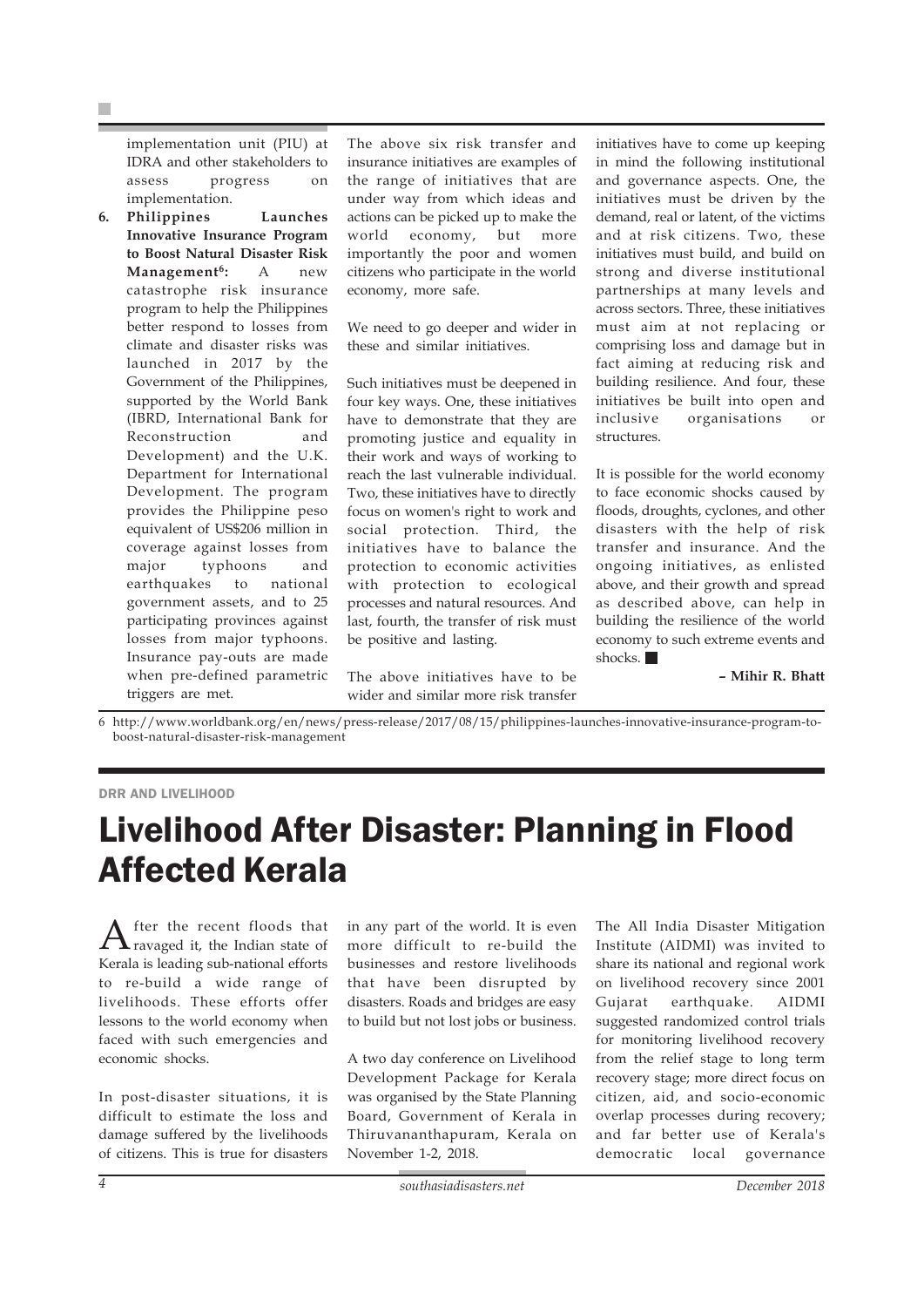structures and processes. The impact of humanitarian actions must be positive. AIDMI also suggested how building, design and construction activities can be a vehicle of more jobs and employment in addition to rebuilding assets. AIDMI suggested ongoing third party reality check of how the livelihood recovery is in fact on the ground progressing and nurturing equality?

Discussions were vivid and vibrant. Dr. Vishwas Mehta, IAS, Additional Chief Secretary, Planning & Economic Affairs Department, pointed out the need to set the domestic livelihood recovery needs into state planning process keeping in mind the global and national labour economic trends. Livelihoods cannot be treated like before the floods in local economy. Reimagining Kerala and its economy is overdue and the floods offer an opportunity to do so in the fields of education, poverty, human development indices, investing in human capital, self-employment, wage employment, as well as the role of democracy in promoting justice in a polarising Kerala society, foundation of multi-culturalism and pluralism.

Participants found the conference timely, fresh and balanced. Shri Pinarayi Vijayan, Hon'ble Chief Minister of Government of Kerala, underlined integrating economic planning and social planning process in livelihood planning so that what is achieved is balanced and robust socio-economic recovery around livelihoods. The presentation opened donors to many ideas. For example, what will be the contours of coalition of civil society organisations busy in recovery; the revolving door of international experts; smart cities needing safe cities; interstate federal cooperation in flood management and early warning systems; and how



*Relief kit distribution by Mr. Elijah Jacob, AJDC; Sub Inspector Mr. Shiju to Thekkinkattil Anil's wife Kunjumol, Palli Canal Chalakudy, Kerala on August 30, 2018.*

decentralisation can accelerate equality livelihood recovery at local level and restore ecology and natural resources.

Professor Jayaraman, member, Planning Board, Kerala, suggested a good look at social responsibility. In the discussion with the participants the challenge of social protection; change in labour force; shift in goods production and distribution systems; and unemployment came up. The livelihood package of flood recovery can, perhaps, offer a new dimension in just labour relations as well as offer a window to look into the future of social protection with focus on women workers. The comments were deeply sympathetic to the local efforts of the community and authorities.

Ms. Francine Pickup, Country Director of United Nations Development Programme (UNDP) offered worldwide examples of how livelihood recovery is central to human development as well as

human capital building. The insights included investments in research and development, social accountability, data driven recovery, and divergence of data on effectiveness and efficiency in recovery. Legal recognition of citizen out of existing systems came up in the discussion on restoring the livelihoods of the casual and migrant labour. The impact on human development must be lasting.

So, what were the lessons from the conference in Kerala for the world economy? One, that justice and equality in livelihood recovery planning is a must. Two, women's right to decent work and gender equality are central to the thinking about livelihood recovery. Third, livelihood recovery and ecological sustainability must be mutually reinforcing. One must enhance the other. And, fourth, the livelihood recovery package must lead to lasting positive change in the income and social protection of the victims.

**– Mihir R. Bhatt**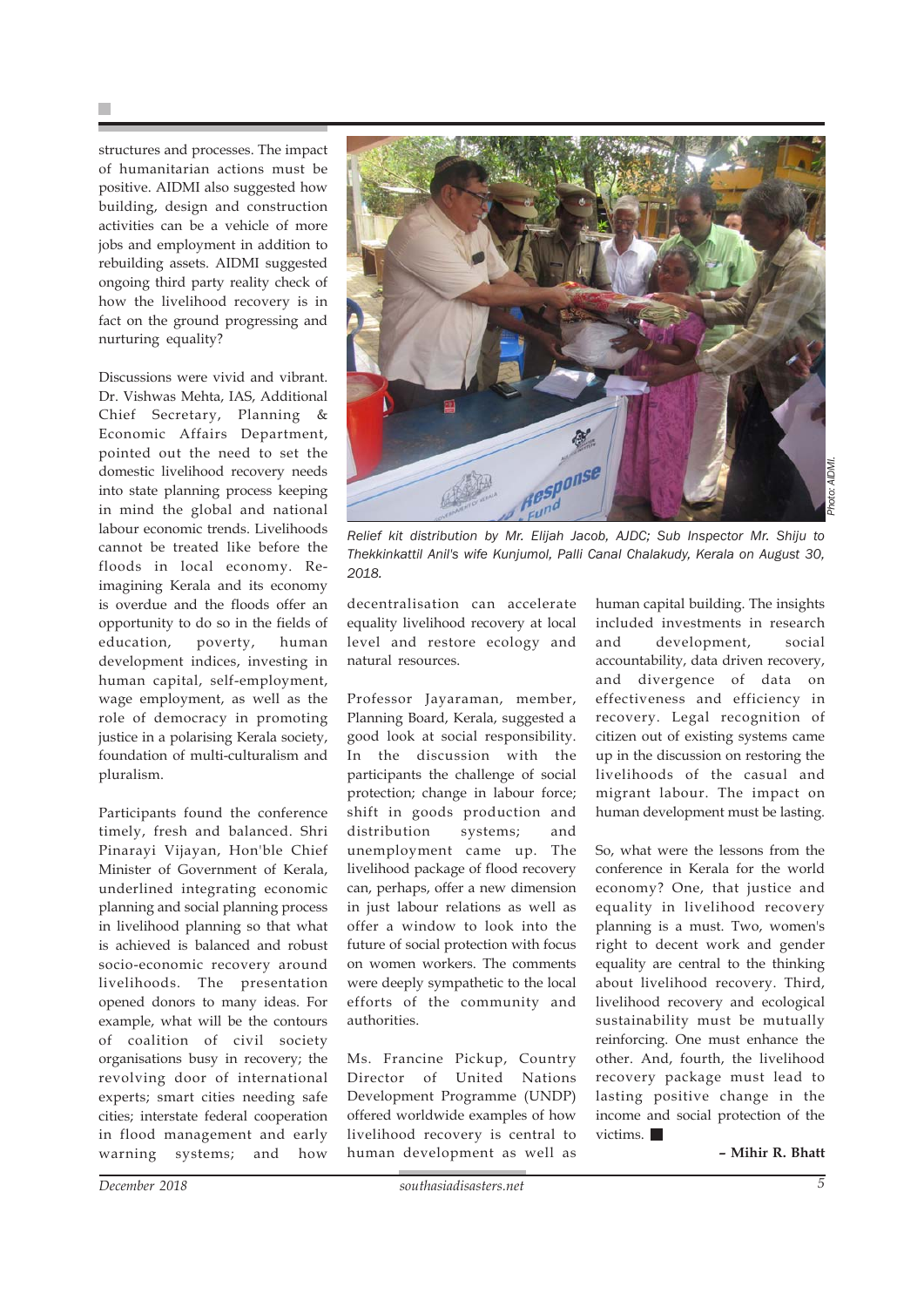ACCOUNTABILITY FOR DRR

### Dynamic Accountability of Global Disaster Risk Reduction Measures: A View for Dialogue

The disaster risk reduction or resilience building measures taken to protect local or world economy have to be accountable. Such accountability is not possible if what if accountability is not properly defined. The following is a view on accountability, drawn from the work of Accountable Now, one of the leading global member based organization based in Berlin, but applied to disaster risk reduction and resilience building activities.

The term Dynamic Accountability was coined by the organization named Restless Development. It describes the concept of being an accountable Civil Society Organization (CSO) and transparently working with and learning from stakeholders in order to increase CSO impact and effectiveness. The All India Disaster Mitigation Institute (AIDMI) has applied the 12 standards of dynamic accountability to the disaster risk reduction context.

The concept of Dynamic Accountability is based on the following 12 commitments.

- 1. Justice and Equality are achieved when disaster risk is reduced. The interests of the poorest and most vulnerable should be addressed first.
- 2. Women's Rights and Gender Equality are at the forefront of building resilience, and reducing risks.
- 3. A Healthy Planet is the first step for a Safe Planet.
- 4. Lasting positive change of reduced risks in the lives of the poorest citizens is a final goal.
- 5. People-driven work includes disaster victims and



beneficiaries leading the recovery process.

- 6. Strong partnerships are essential where risks are to be reduced by all in the society.
- 7. Advocating for fundamental change in favour of reducing risk is a must.
- 8. Open organizations invite and share new ideas, individuals, and associations to build resilience.
- 9. Empowered, effective staff and volunteers are the sun rays of CSOs.
- 10. Well-handled resources includes faster, better, cheaper ways of taking disaster risk reduction actions.
- 11. Responsive decision-making leads to demand driven disaster risk reduction.
- 12. Responsible leadership that is local and resourced is a must for any disaster risk reduction.

The above 12 aspects of dynamic accountability can help disaster risk reduction and resilience building

agencies think in greater detail about disaster risk reduction actions and allocations.

Those involved in global disaster project finance, management, monitoring and evaluation are invited to join this dialogue.

The above twelve commitments for dynamic accountability are drawn from Global Standards for CSO Accountability and transformed by AIDMI for CSO for working in disaster risk reduction sectors.

The twelve commitments are applicable in any global or local initiatives, development or disaster, in the World Bank or Asian Development Bank or IFI funded mega-projects where civil society organizations have been invited to join.

Should you have any comments email to bestteam@aidmi.org at AIDMI.  *(For more detail contact Accountable Now at feedback@csostandards.org)*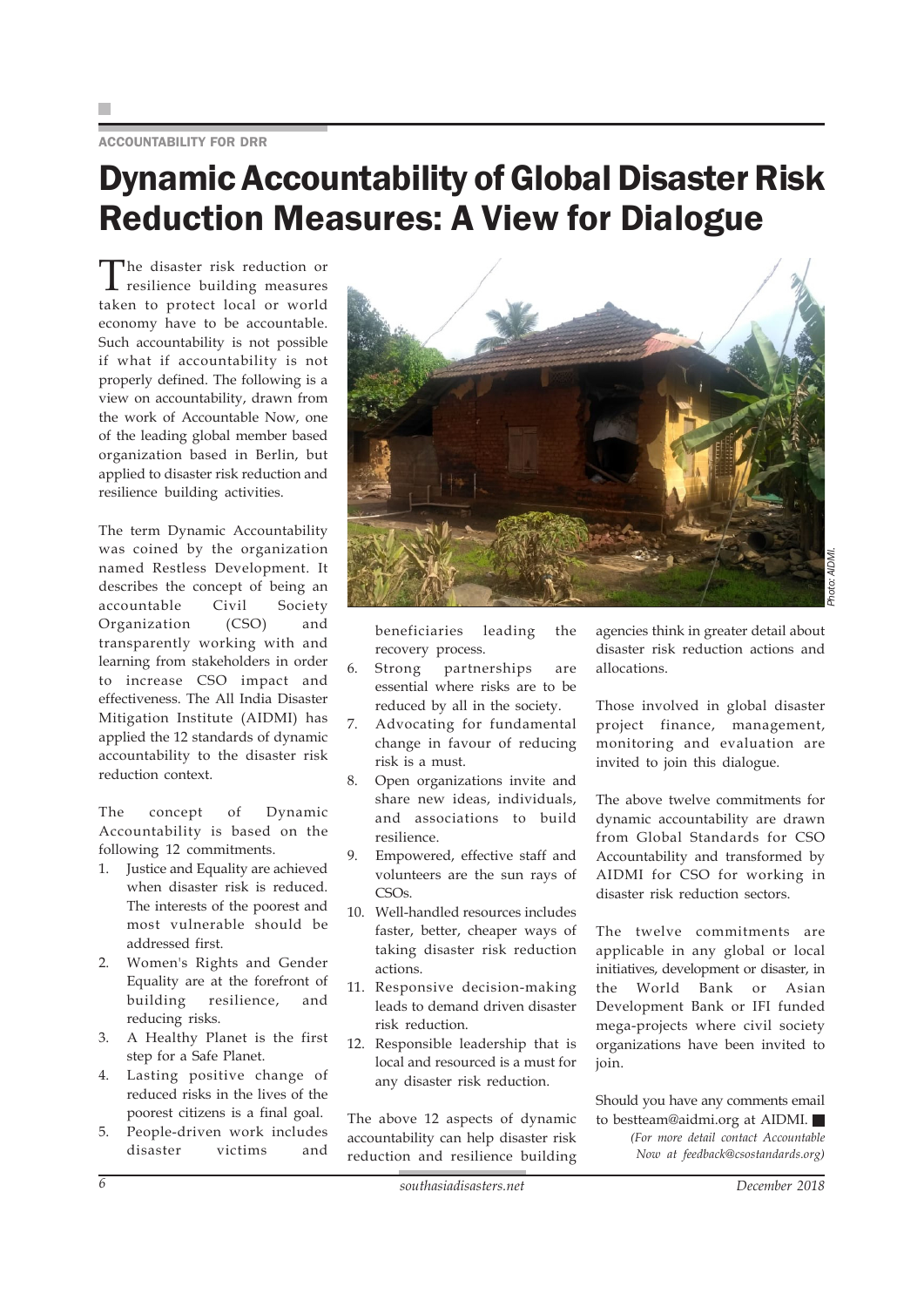### DRR AND ECONOMY

### Disaster Risk Reduction in Rural Economy: View from NIRD

The term disaster risk refers to the potential (not actual and realised) disaster losses, in lives, health status, livelihoods, assets and services, which could occur in a particular community or society over some specified future time period. Disaster risk is the product of the possible damage caused by a hazard due to the vulnerability within a community. A study released by the United Nations International Strategy for Disaster Reduction (UNISDR) said India suffered economic losses of \$80 billion during the 20-year period of 1998 to 2017. India has been ranked fourth among the top five countries that have suffered disaster losses. India's monsoon floods have caused more internal displacement than any other disaster around the world in 2018, according to Geneva-based non-profit Internal Displacement Monitoring Centre's (IDMC) halfyearly report, released on Sept. 12, 2018. Scientists attribute the increased frequency and severity of such disasters to global warming, which has been caused by massive carbon deposit in space mainly by the developed world over last one century.

According to the National Emergency Response Centre (NERC), as of 24 June, the death toll reached 229 (24 in Assam, 9 in Manipur, 21 in Tripura, 42 in West Bengal, 67 in Maharashtra and 66 in Kerala) since the beginning of the current monsoon season. In addition, NERC reported at least one million people affected across the six States. (ECHO, 26 Jun 2018). During 2018, India was affected with major disasters like Floods in Kerala, Cyclone Titli in Odisha and Andhra Pradesh and Cyclone Gaja in Tamil Nadu and Puducherry.

Kerala being land of rains and rivers experienced swirling, jostling, billowing monsoon rains during Southwest season of 2018 that resulted in a disastrous flood. In a span of 30 days, 339 human lives were lost, thousands of houses damaged, over a million and half people were moved to relief camps, large stretches of major roads got washed away and many bridges got damaged. Subsequently, the impact of Cyclone Titli in Odisha and Andhra Pradesh and Cyclone Gaja in Tamil Nadu and Puducherry destroyed thousands of homes and damaged the rural lives across the coastal areas. Agriculture and rural based livelihoods have been one of the first sectors to feel the changes in climate and the consequences of disaster can highly affect the economy of the rural people.

According to the UNISDR, there are several key parties that play major roles in the disaster management process. These include communities, particularly those most vulnerable; local governments; national governments, regional institutions; NGOs, Corporations, Media and scientific communities. The Sendai Framework on Disaster Risk Reduction (2015-30) targets to reduce the direct disaster economic loss in relation to GDP by 2030. The Sustainable Development Goals on Climate Action indicated that the annual average losses from disasters amount to hundreds of billions of dollars, requiring an investment of US\$6 billion annually in disaster risk management alone. The goal aims to mobilize \$100 billion annually by 2020 to address the needs of developing countries and help mitigate climate-related disasters. However, mobilizing funds for

addressing DRR is a Challenging task. Indian Disaster Management Act, 2005 emphasis preparation of disaster management plan by local bodies based on which the annual disaster management of the State shall be prepared, a provision in the Plan has been made for each department to have a Disaster Management Cell (DMC).

Since independence, Government of India has launched various rural development and agricultural schemes like National Rural Livelihood Mission (NRLM), Mahatma Gandhi National Rural Employment Guarantee Scheme (MGNREGS), Pradhan Mantri Awas Yojana Grameen (PMAYG), National Rurban Mission (NRuM), National Mission on Sustainable Agriculture (NMSA), Rashtriya Krishi Vikas Yojana (RKVY), National Food Security Mission (NFSM), Mission on Integrated Development of Horticulture (MIDH) etc. to alleviate the poverty and enhance livelihood opportunities of rural people. The strategic way forward of Indian rural development includes financial inclusion, provision of safety net and basic amenities like health, education, communication, infrastructure facilities and technological advancement. Integration of these rural development programmes in disaster risk reduction will result in inclusive growth of the rural economy and holistic development.

**– Dr. V. Suresh Babu** *and* **Dr. Basavaraj Patil,** Centre for Climate Change and Disaster Management, National Institute of Rural Development and Panchayati Raj, Rajendranagar, Hyderabad, India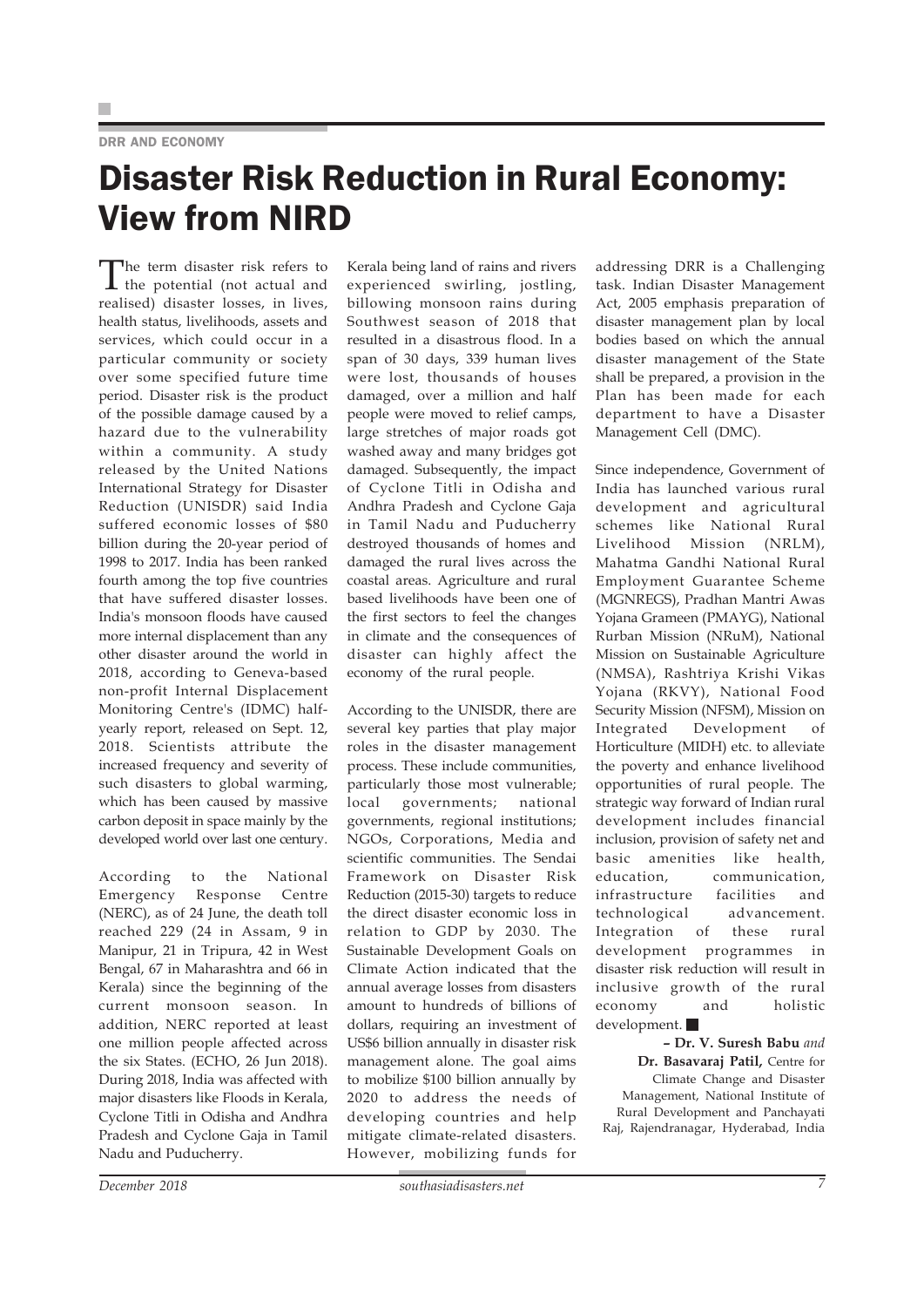TRANSFORMING CLIMATE FINANCE

### Do Disasters or Climate Change Lead Adapting Countries to Debt Crisis?





*Damage to buildings caused by Hurricane Irma in Nanny Cay on the British Virgin Island of Tortola. The Caribbean island suffered widespread damage and destruction when Hurricane Irma struck, September 6, 2017.*

The countries that are the most vulnerable to climate change and natural disasters are also some of the poorest and most heavily indebted as well. It is therefore problematic that more than half of all climate finance $1$  is given through loans, as this could lead to unsustainable debt levels for some countries or deter them from implementing the necessary adaptation/mitigation measures, as they cannot take up more loans. It is also problematic that countries hit by disasters have to service debt rather than focus on reconstruction, as this can further exacerbate their debt situation, due to diminishing income and the need for new loans.

The International Monetary Fund (IMF) reports that 31 of 67 lowincome countries<sup>2</sup> are now either in, or in high risk of experiencing, a debt crisis. Many of these countries also face great challenges with a changing climate, and some are in debt distress because of natural disasters that have caused enormous damage both to the physical and financial environment.

Several examples of countries that are caught in a vicious cycle of hurricanes, rebuilding and debt servicing can be found among Caribbean island states. After hurricane Irma, Barbuda lost about 90 per cent of its structures and the

price tag for the reconstruction was estimated at \$150 million. With a standing debt of almost \$16 million to the IMF, Barbuda faced a difficult situation in having to service debt instead of rebuilding houses for the 1600 new homeless on the island. Instead of stopping to collect the repayments due - providing a socalled moratorium, the IMF stated that they would rather lend more money to the island<sup>3</sup>. This further increased the debt burdens and inhibited a quick recovery from the disaster for Barbuda.

In other countries, climate change is altering the natural environment and affecting the livelihoods and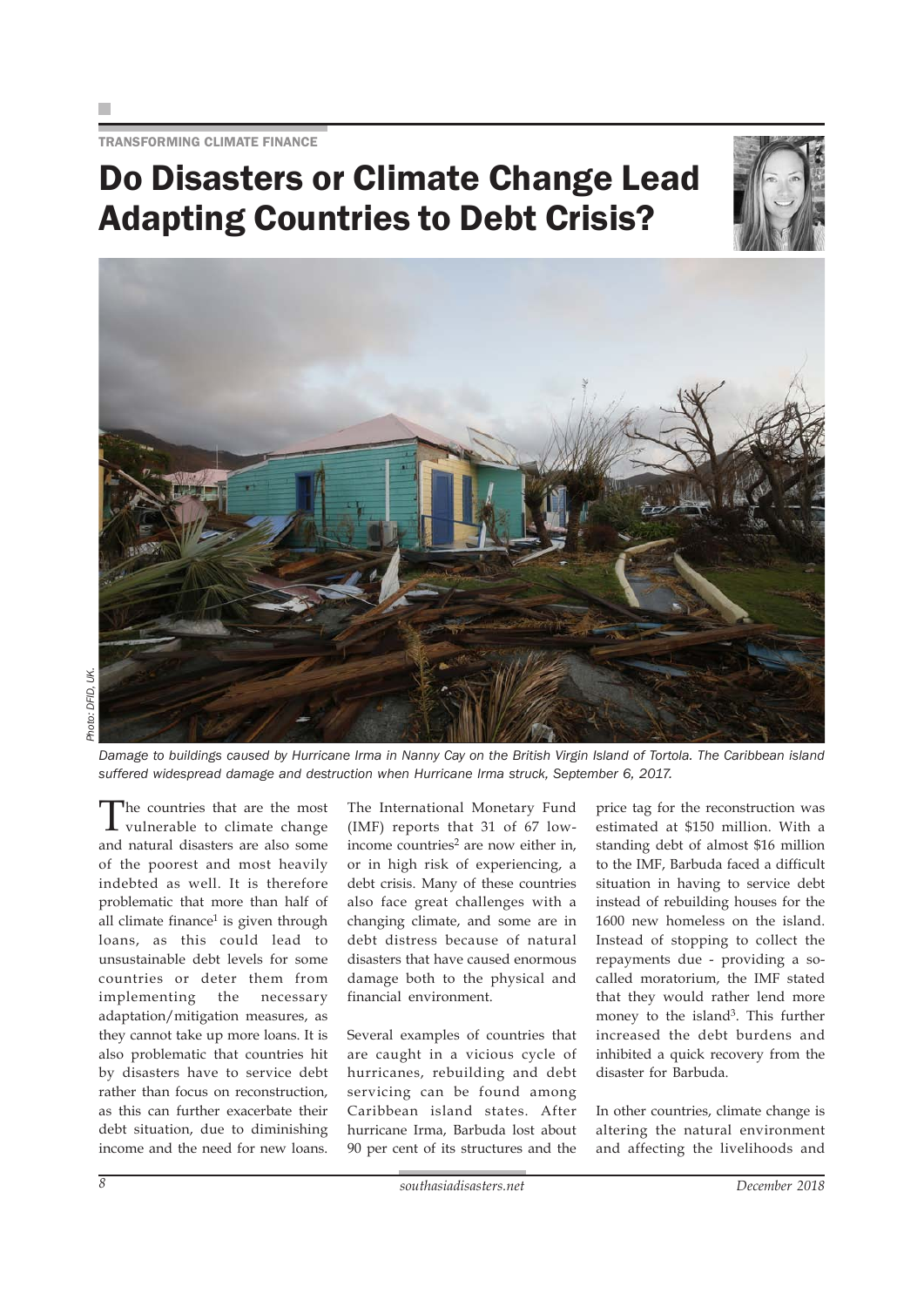sources of income for people and states. Over time, this can make it difficult to fulfill debt payment obligations and it may increase the price of the debt as it becomes increasingly risky to invest or provide loans to these countries. Indeed, a new report commissioned by the  $UN<sup>4</sup>$  finds that increased risk from vulnerability to climate change is increasing the cost of capital and is projected to cause an additional \$168 billion of debt payments over the next ten years among the most climate change vulnerable countries. The same report finds that borrowing for climate finance becomes more expensive over time if action is not taken quickly because the increased risk of investments from climate vulnerability causes debt repayments to increase over

time, due to the aforementioned risk linked to interest rate levels.

Furthermore, both adapting to these changes and implementing mitigation measures to cut emissions and prevent further climate change are extremely costly activities. The Paris Agreement states that developed countries should contribute to providing the funds needed for mitigation and adaptation.5 Yet, many of today's financing models impose a great payment burden on developing and emerging economies who experience the threat of climate change as they need to finance mitigation and adaption through loans. This, in turn, could jeopardize reaching the climate goals, as a debt crisis will require a public spending cut, and climate projects may very well be the first on the list to go.

We can thus see that disasters or climate change may be causes for debt crises for a number of different countries, and this is something that needs to be taken into account when we work towards the Sustainable Development Goals and climate goals. It is of the utmost importance that a moratorium comes into place when countries are hit by disasters, and that debt sustainability is considered when providing other types of climate finance. The latter should be given as grants to those most vulnerable in order to avoid a double disaster; both environmental and financial.

> **– Isabella Dahl Kormilitzine,** Director, Debt Justice Norway

- 1 https://www.forumfor.no/assets/docs/Analysis-of-Norwegian-Climate-Finance.pdf
- 2 https://www.imf.org/external/Pubs/ft/dsa/DSAlist.pdf

3 https://www.independent.co.uk/news/business/news/irma-imf-barduda-debt-repayments-moratorium-hurricane-

caribbean-island-a7941176.html 4 https://eprints.soas.ac.uk/26038/

LOCAL ECONOMY AND DRR

### Reducing Disaster Loss and Damages in **Malaysia**



*Community-based flood mitigation initiative, Klang, Selangor, Malaysia.*

U rbanisation, environmental<br>degradation, climate change, and development-related processes and planning, shape and configure hazards. The complexity of systems and uncertainty related to the impact of development and climate change affect the way we understand and manage risks. Just like other countries with exposure to disaster risks, especially in the Southeast Asia region, Malaysia's disaster exposure ranges to various climate-related disasters such as floods, flash floods, landslides and strong winds, and had increased partly due to climate change.

Taking into account future risks and uncertainties, Malaysia has taken

<sup>5</sup> https://unfccc.int/topics/climate-finance/the-big-picture/climate-finance-in-the-negotiations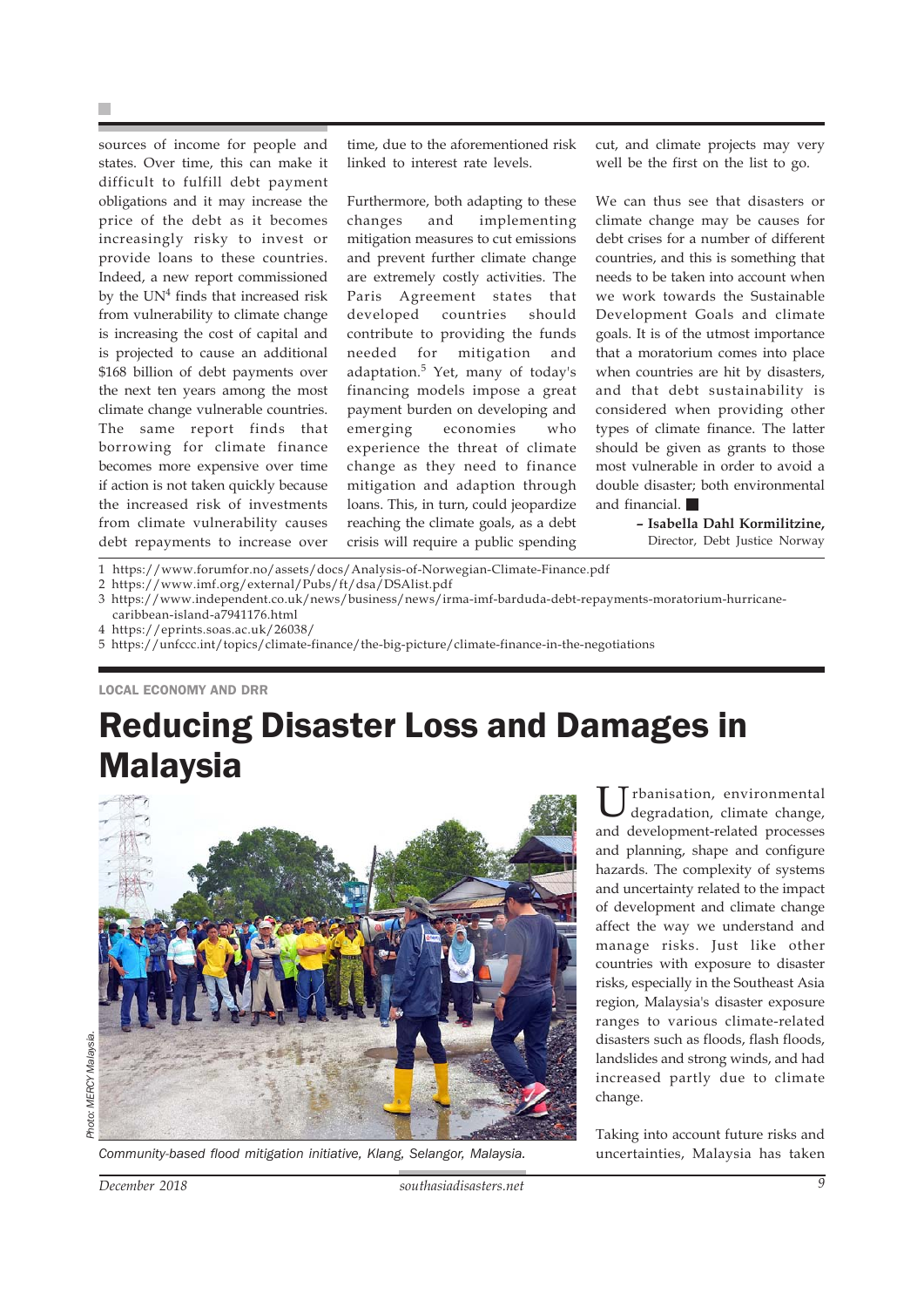several initiatives to mainstream disaster risk reduction (DRR) into its development agenda to safeguard risk sensitive investment in the country. Several ongoing national initiatives in Malaysia to advance disaster risk reduction at the local level, with National Disaster Management Agency (NADMA Malaysia) was spearheading the effort to develop a national legal framework for disaster risk reduction which would serve as the umbrella for state governments and local authorities in the country.

Malaysia too had developed the National Science, Technology and Innovation Plan for DRR to comprehensively and systematically address knowledge gaps on current and emerging hazards in the country, including taking an integrated approach to disaster risk reduction and climate change adaptation, to ensure sustainable development. Substantial resources have been provided to reduce underlying risk factors and promote sustainable development in the nation's primary development plan - the 'Five Years Malaysia Plan'.

At the level of the civil society, MERCY Malaysia had developed a strategic initiative known as Building Resilient Communities (BRC). BRC is an initiative that combines local governments, local communities, the education sector, health infrastructure and service providers, and the private sector as its primary stakeholder. Its objective is to achieve an understanding for the mainstream humanitarian actors, specialist actors and the public in becoming a prepared, responsive and resilient through the involvement of the effectiveness of grass - roots projects and programs and at the same time, suggest policies, guidelines and training inputs for each community to secure its role building resiliency.



Its activities and programs are being conducted across the country and beyond, with the aim of providing practical examples on how investing in building resilience can help reduce the humanitarian burden as well as demonstrate how investment in local DRR capacities can reduce risk, foster resilience and promote sustainable development. Its projects also practices current regional and localized approaches to DRR and explore how civil societies cooperate in building a more resilient Malaysia and ASEAN.

Routine training of trainers program, alongside other related trainings provide consistent capacity building inputs, not only at the local community level, but also to government administrators in enhancing the state of resilience of the country. Institutional frameworks adopted by the government will help to streamline activities and program strategies by NGOs and CSOs. One way of doing this is that NGOs and CSOs working in close coordination with NADMA Malaysia and other regional and international actors.

In its effort to encourage and protect sustainable development, the Government of Malaysia, under the 2019 National Budget which was announced on 2 November 2018,

Malaysia Development Bank will provide a RM1 billion Sustainable Development Financing Fund aimed at supporting the sustainable development agenda of Agenda 2030 and the 17th Sustainable Development Goals (SDG) under UNDP. For this purpose, the Government will provide an interest rate subsidy incentive of 2%.

Some areas that require improvement include enhancing and building local community leaders' capacities. Local leader platforms and forums should be created and promoted at the local level where open and frequent discussions on the different dimensions of the Sendai Framework can be encouraged. Local leadership must be nurtured and exchange programs for learning and sharing be encouraged. Focussed investment in developing regional cooperation for development of disaster resilient infrastructure and enabling environment for promotion of DRR work need to be established, while ensuring national development plans should be risk informed, aligned with DRR strategies. This practice should be encouraged as a necessity across the country and region.

> **– Hafiz Amirrol,** Head, Building Resilient Communities Programme Development and Operations, MERCY, Malaysia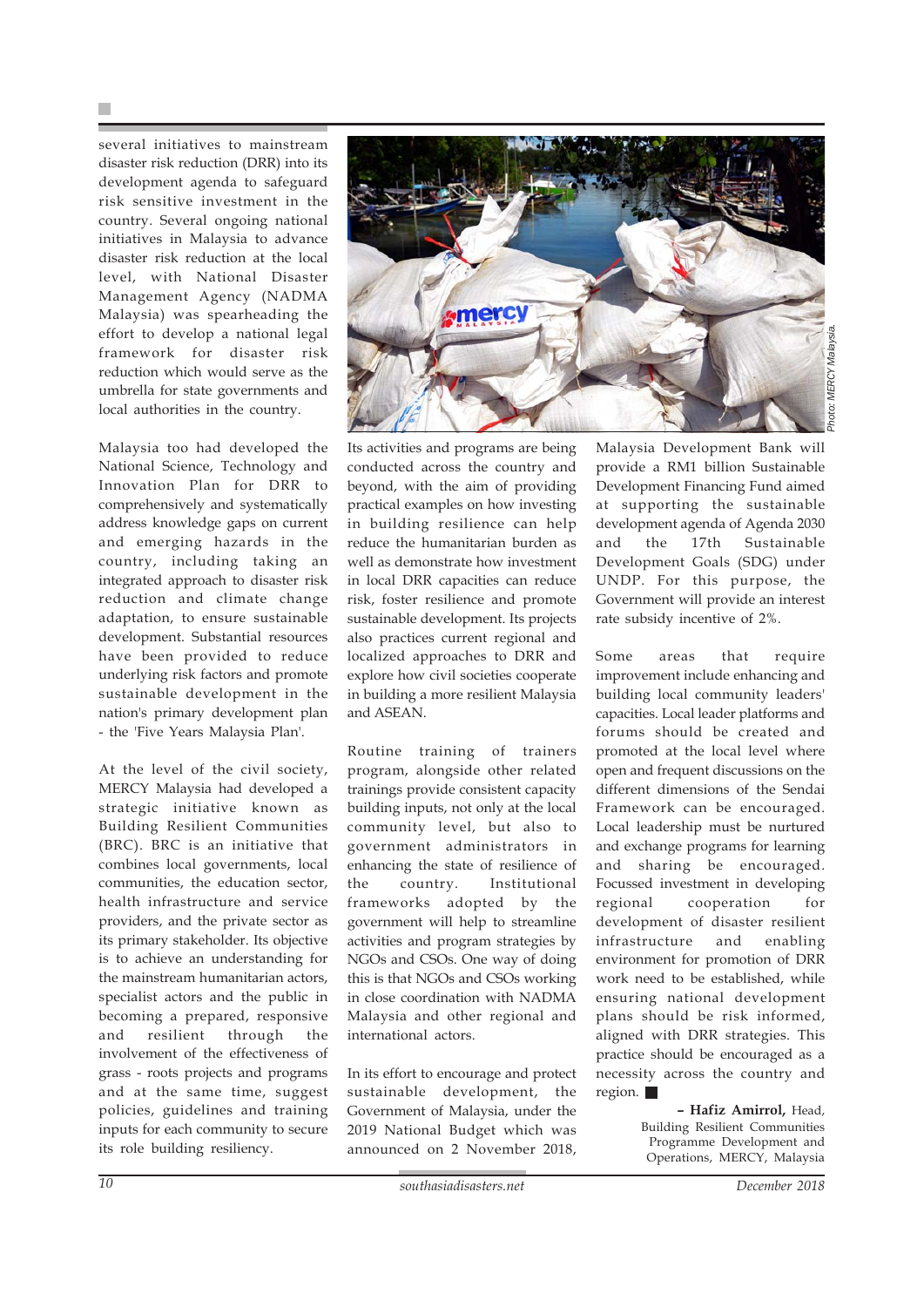### Building Community Resilience through Participatory Groundwater Management (PGWM) Approach

India, as an agrarian economy,<br>depends immensely on depends immensely on groundwater sources for irrigation, drinking and domestic purposes. Currently, India is the largest consumer of groundwater in the world, with an annual abstraction of 253 billion m3. Groundwater sources cater to about 85% of rural domestic needs, 45% of urban domestic needs and 60-70% of agriculture needs in India. However, erratic rainfall patterns have made monsoon predictability difficult for communities, especially farmers, thereby impacting production of rainfed crops as well as subsequent seasonal cropping patterns. This has led to communities investing in borewell digging to reach deeper aquifers. Over-abstraction from deeper aquifers also poses a greater risk to groundwater quality (mainly fluoride and arsenic contamination). The change in water availability has forced many farmers to take drastic measures and switch to alternative livelihoods. The government response to the alarming groundwater crisis is insufficient to keep pace with the rate at which communities and farmers are exploring groundwater sources. This scenario creates a need for a paradigm shift in groundwater management.

Groundwater is a complex resource to manage due to its invisible and common pool characteristics. Its consumption is non-exclusionary in nature but results in competition from overuse. Therefore, reallocation and distribution of groundwater ought to be influenced by the pareto principle and principles of intergenerational welfare.

Participatory Groundwater Management (PGWM) is an approach that applies social, economic, and scientific principles to manage the resource through community engagement for building resilience to droughts, ensuring food security, averting risks of rainfall and climate vagaries, and also enable coping mechanisms for natural and manmade disasters<sup>1</sup>. Through PGWM approach, groundwater management is addressed by investing in soft skills and knowledge along with hardware interventions, thereby resulting in long term benefits. The narratives from the field indicate towards building community resilience and several economic benefits such as;

- In drought prone areas, communities rely on private tanker services to meet their daily water requirements, leading to higher cost of building resilience. The PGWM approach has reduced, if not stopped altogether, people's dependence on tankers in many water stressed areas. In Rapar block of Kutch district, post PGWM intervention has reduced the tanker dependence to once a week as compared to once in three days during lean seasons. Similarly, Kudiyal Gaon in Uttarakhand has not bought a single tanker since the revival of the local spring through PGWM based spring shed management<sup>2</sup>.
- Economic impact on women: The onus of water collection continues

to rest on the women in India. The PGWM approach shows a marked shift in the drudgery faced by women in accessing water, especially during lean period. The time available as a result of decreased drudgery is used in livelihood activities such as livestock rearing and agriculture thereby improving their economic gains. Eg. In Kinsu (Tehri district of Uttarakhand), the availability of water through standposts allowed a significant increase in time saved in finishing domestic chores for women. The distance travelled for fetching water has fallen from 1km to 30m.

- Economies of scale: A key component of PGWM approach is capacity building and community training. We have experienced that by adopting PGWM at scale, the unit cost of intervention reduces drastically, unlike an infrastructure intensive approach. The estimated cost of PGWM at a village is Rs. 25,000 to Rs. 30,000 per hectare including infrastructure cost. But the cost of implementing the project at a mega-watershed level reduces to Rs. 15,000 to Rs. 20,000 per hectare.
- A comprehensive water security plan is a key output of the PGWM approach. The WSP serves as a leveraging document that details out the current water scenario, the potential demand of water in the upcoming cycle, and management plan as decided by the community. These WSPs act as guiding documents to create DPRs through which funding is

<sup>1</sup> Ghose, B., Dhawan, H., et al (2017). *Peoples' Participation for Sustainable Groundwater Management.* In: Saha D., Marwaha S., Mukherjee A. (eds) Clean and Sustainable Groundwater in India. Springer Hydrogeology. Springer, Singapore.

<sup>2</sup> Dhawan, H. and Senthilnathan, S. 2016. Reviving Springs, Improving livelihoods and Sustaining Ecosystems at Bhujal Manthan, New Delhi.